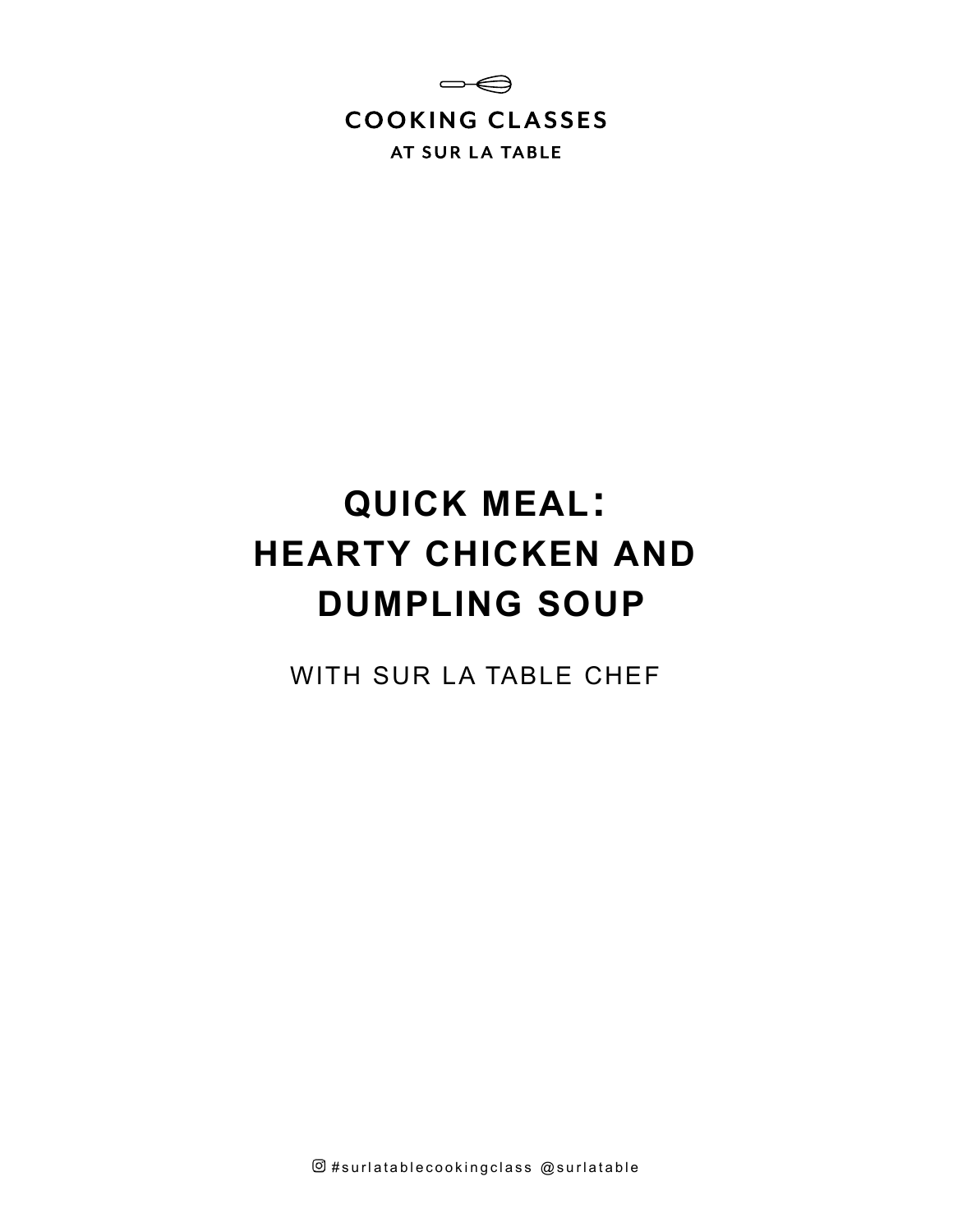# **Ingredient Shopping List**

Below is a list of ingredients you'll need to make the recipes in this packet.

# **Proteins**

 $\Box$  1 pound skinless chicken breast

# **Produce**

- $\Box$  1 medium yellow onion
- □ 2 medium carrots
- □ 2 medium celery stalks
- □ 10 ounces button mushrooms
- $\Box$  1 bunch thyme
- $\Box$  1 bunch chives
- $\Box$  1 bunch flat-leaf parsley

# **Dairy**

- □ 6 tablespoons unsalted butter
- $\Box$  1 large egg
- $\Box$  3/4 cup buttermilk

### **Frozen**

2 cups frozen peas

# **Pantry Items**

- All-purpose flour
- □ 6 cups low-sodium chicken broth
- D Olive oil
- □ Kosher salt
- □ Freshly ground black pepper
- □ Baking powder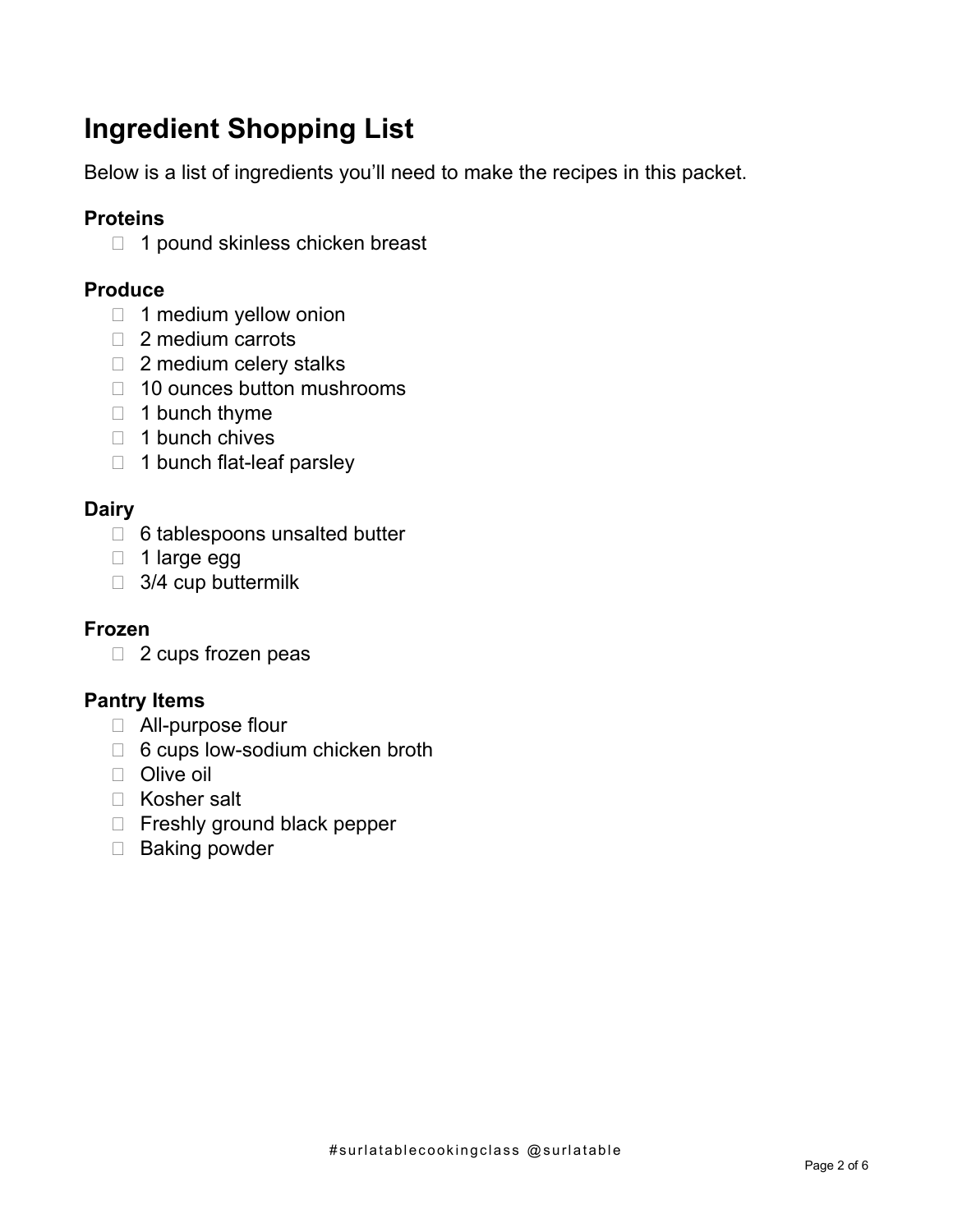# **Equipment Needed**

Below is a list of tools you'll need to make the recipes in this packet.

# **Cutlery**

- □ Chef's knife
- □ 2 cutting boards

### **Hand Tools/Gadgets**

- □ Measuring cups and spoons
- $\Box$  Prep bowls (various sizes)
- Wooden spoon
- Whisk
- $\Box$  Tablespoons or small portion scoops for dumplings
- D Ladle
- Vegetable peeler

#### **Cookware**

- $\Box$  4 quart or larger Dutch oven or saucepan with lid
- Medium skillet

#### **Tabletop**

Soup bowls

#### **Other**

D Plastic wrap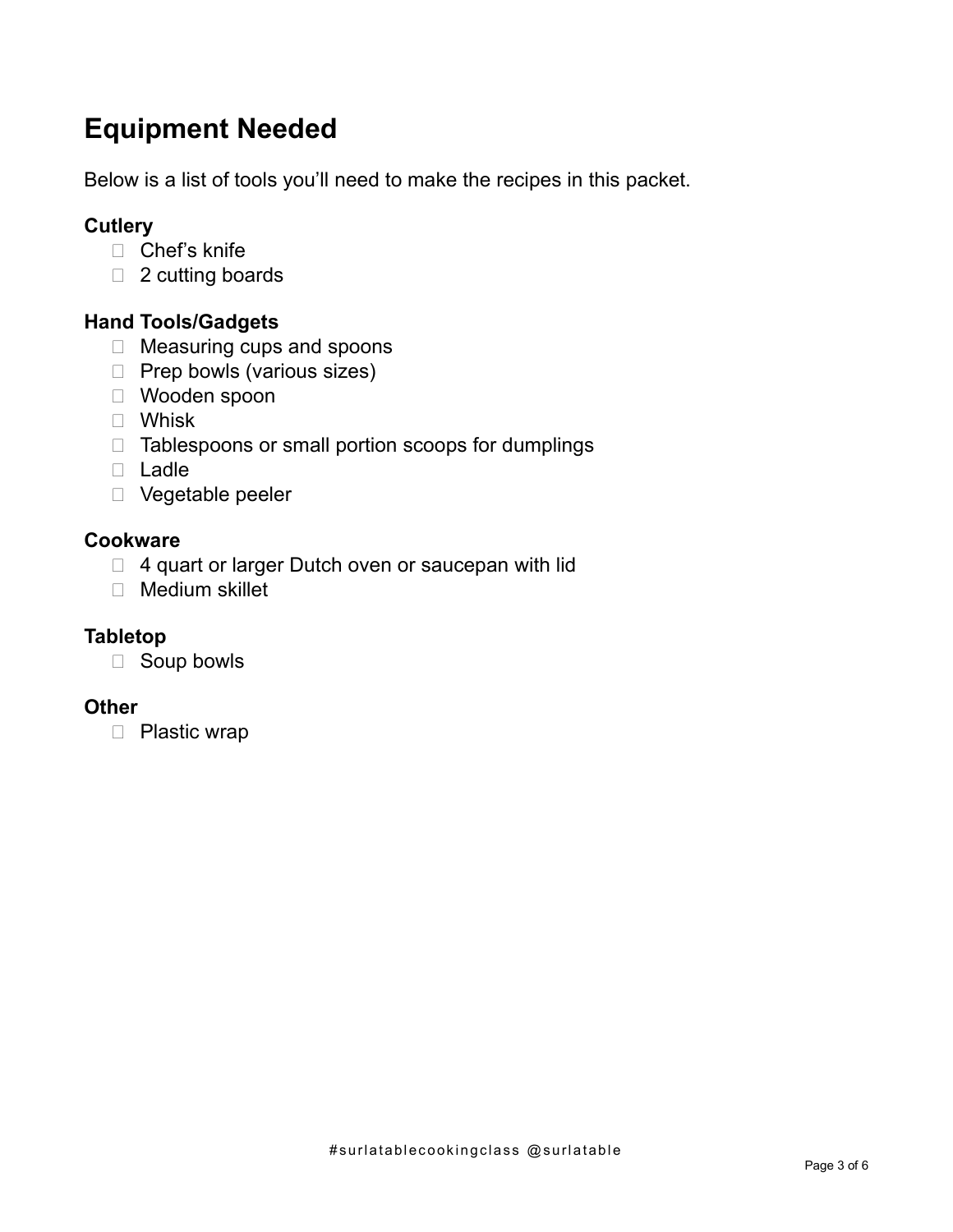# **Pre-Class Mise en Place and Notes**

- Please gather all ingredients prior to class if you will be cooking along.
- It is helpful to organize the ingredients by recipe on rimmed baking sheets.
- Feel free to pre-measure ingredients, but it is not necessary.
- We encourage you to prep all your ingredients before class as it will allow you to have more time to listen and watch the instructor.

## **Hearty Chicken and Dumpling Soup**

- 1. Wash and dry all produce.
- 2. Thaw frozen peas.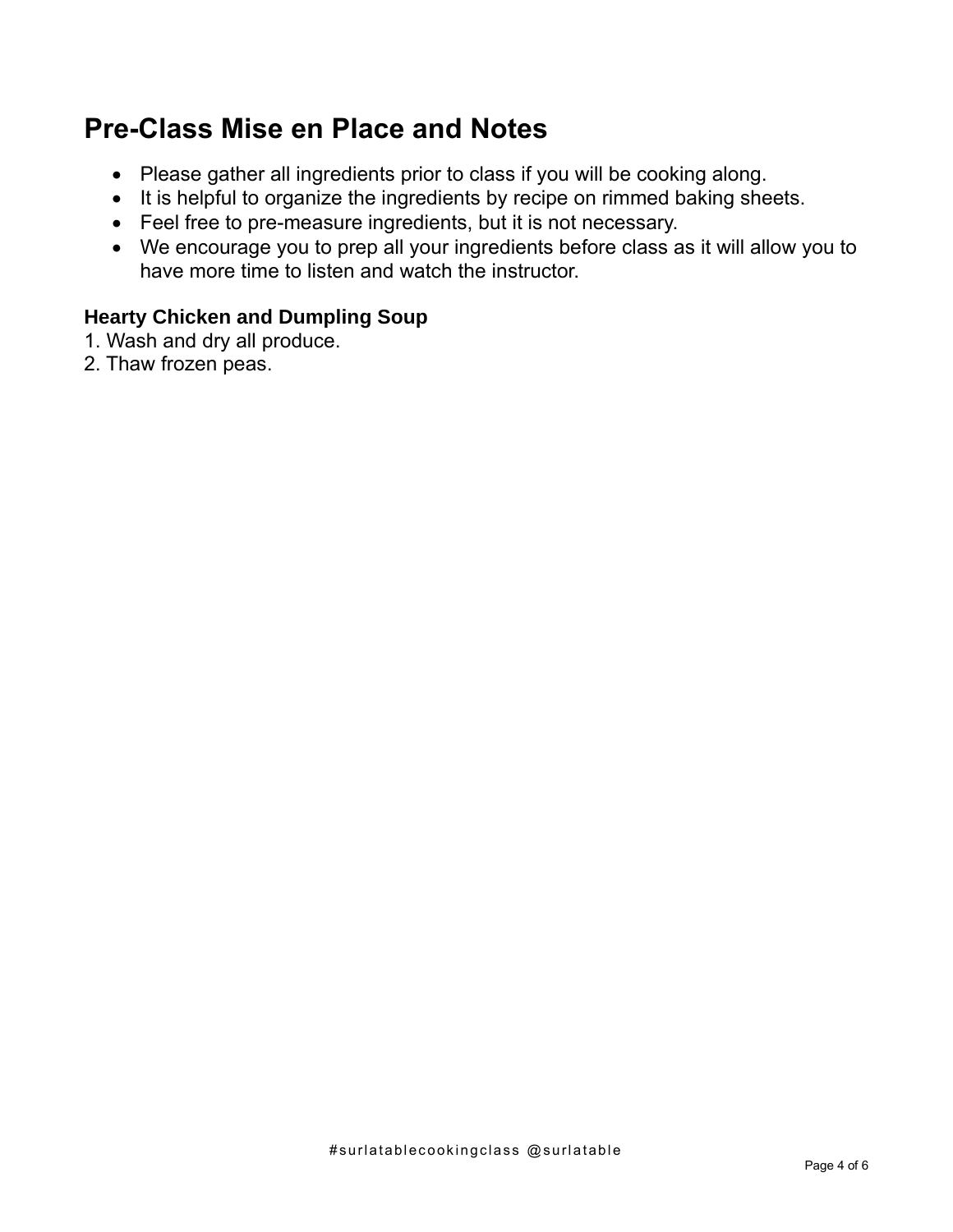### **HEARTY CHICKEN AND DUMPLING SOUP**

#### *Yield: 8 servings*

The soup portion of this recipe can be doubled and then frozen. When ready to eat, thaw, then gently warm soup in a saucepan or Dutch oven. While soup is warming, prepare dumpling dough and follow the recipe beginning at step 3.

#### *Soup :*

 $\frac{1}{2}$ 

*4 tablespoons (1/2 stick) unsalted butter, divided 1 pound skinless chicken breast, cut into 1/2" dice 1 cup yellow onion, diced 1/2 cup celery, diced 1/2 cup carrot, diced 1/4 cup all-purpose flour 6 cups low-sodium chicken broth 1 tablespoon olive oil 10 ounces button mushrooms, trimmed and cut into 1/4" dice Kosher salt and freshly ground black pepper 1 tablespoon fresh thyme leaves, finely chopped 2 cups frozen peas, thawed 2 tablespoons fresh chives, chopped 2 tablespoons fresh flat-leaf parsley, chopped*

#### *Dumplings:*

 $\frac{1}{2}$ 

*2 tablespoons unsalted butter, melted 1 1/2 cups all-purpose flour 1 large egg 2 teaspoons baking powder 1/2 teaspoon fine kosher salt 2 tablespoons fresh chives, finely chopped 2 tablespoons fresh flat-leaf parsley, finely chopped 3/4 cup buttermilk*

<sup>1.</sup> *To prepare soup:* To a medium Dutch oven set over medium heat, add 2 tablespoons of butter. When butter melts and foam subsides, add diced chicken; cook, stirring occasionally until outside of chicken is cooked and slightly golden in color, about 5 minutes. Using a slotted spoon, remove chicken and add onion, celery and carrot; cook, stirring occasionally until softened, 5 to 7 minutes. Add remaining 2 tablespoons of butter and stir. When butter has melted, add flour, stirring vigorously to blend with vegetables and butter. Cook for 2 to 3